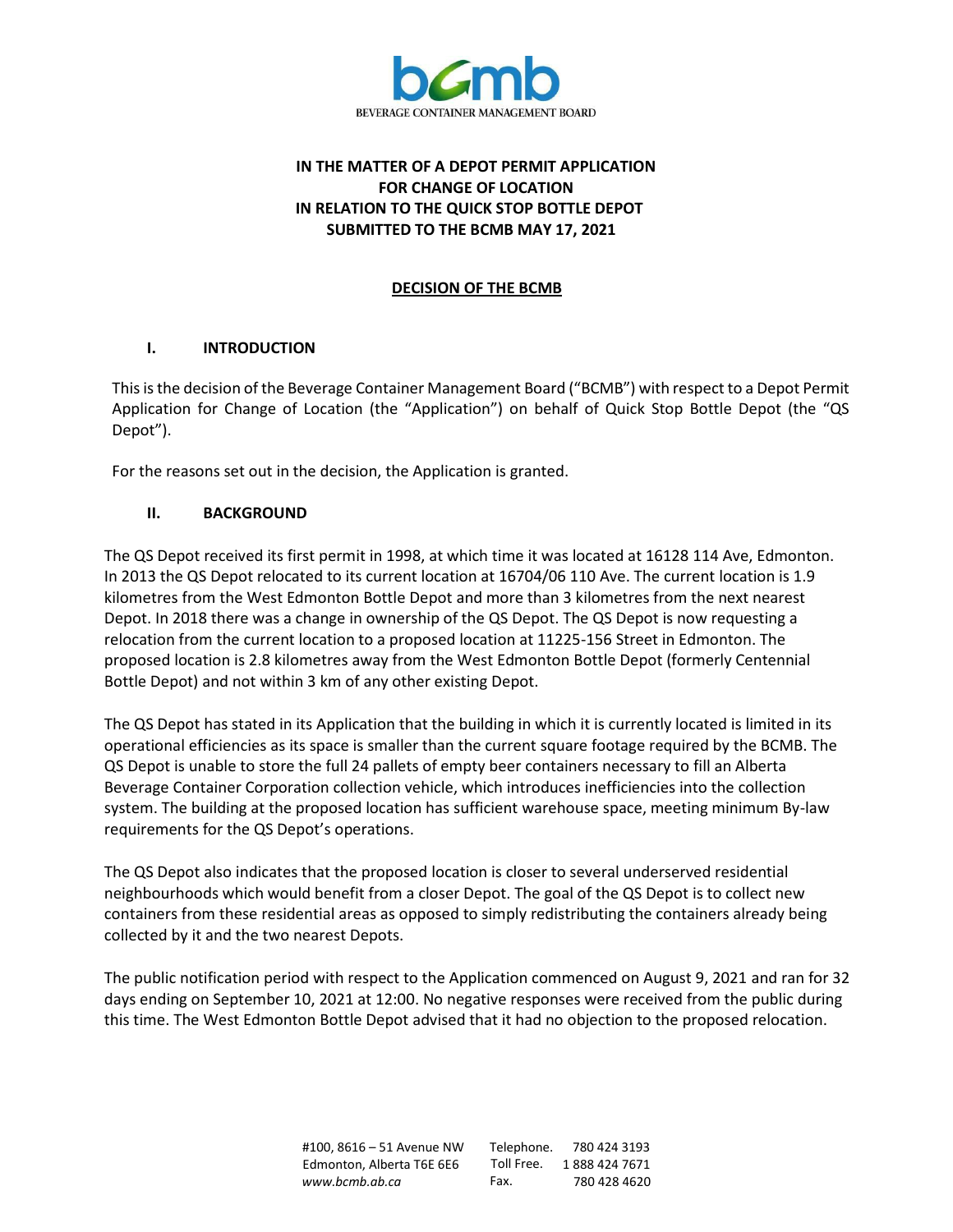

#### **III. THE DEPOT BY-LAW**

Applications to relocate an existing depot are governed by the By-laws passed by the BCMB, and in particular the Depot By-law.

The BCMB considered the Application with reference to the criteria set out in sections 6.3 and 6.5 of the Depot By-law, which criteria are as follows:

- There are special circumstances warranting such an application (s. 6.3.1);
- The proposed Depot location satisfies the proximity requirements contained in Article 3 of this By-law (s. 6.3.2);
- The Permit granted for the existing location was not the result of a recent RFA process and the Depot is not within its first five years of operation at that location (s. 6.3.3);
- The proposed location is not in an area which is the subject of an RFA or an area that the BCMB has deemed a future growth RFA area (s. 6.3.4);
- The proposed location is not outside of the municipal boundary within which the Permit was granted by the BCMB (s. 6.3.5);
- Whether the proposed location is within close proximity of the existing location and members of the public currently served at the existing location could reasonably be expected to continue to do business at the proposed location (s. 6.5.1);
- Whether the relocation is in the best interests of the industry and public (s.6.5.2);
- Any considerations raised by material received during the notice of application period in Section 6.6 of this By-law (s.6.5.3).
- Any other criteria the BCMB considers relevant in maintaining a viable Container recovery system (s.6.5.4).

#### **IV. DECISION AND REASONS**

This Application is complicated by the length of time the QS Depot and the West Edmonton Bottle Depot have both been in operation, the various changes to By-Laws and BCMB practices during that time and the Board's decision to waive the proximity requirements in relation to the relocation of the QS Depot in 2013.

In terms of special circumstances, the BCMB notes that at the time of the 2013 relocation these two Depots were already within 3 kilometres of each other, which is contrary to the current proximity requirements. In 2013 the QS Depot was allowed to relocate to a location 1.9 kilometres away from the West Edmonton Bottle Depot. As was permitted by the relevant By-law, the Board allowed the relocation notwithstanding the proximity requirements. The Application now seeks to move the QS Depot further away from the West Edmonton Bottle Depot such that if the Application is allowed, the QS Depot will be 2.8 kilometres away from the West Edmonton Bottle Depot, a distance that is much closer to the current proximity requirements. In all of these circumstances it would be illogical for the BCMB to refuse the Application if the other criteria are satisfied, since the proposed location is more

| #100.8616 - 51 Avenue NW  | Telephone. | 780 424 3193  |
|---------------------------|------------|---------------|
| Edmonton, Alberta T6E 6E6 | Toll Free. | 1888 424 7671 |
| www.bcmb.ab.ca            | Fax.       | 780 428 4620  |